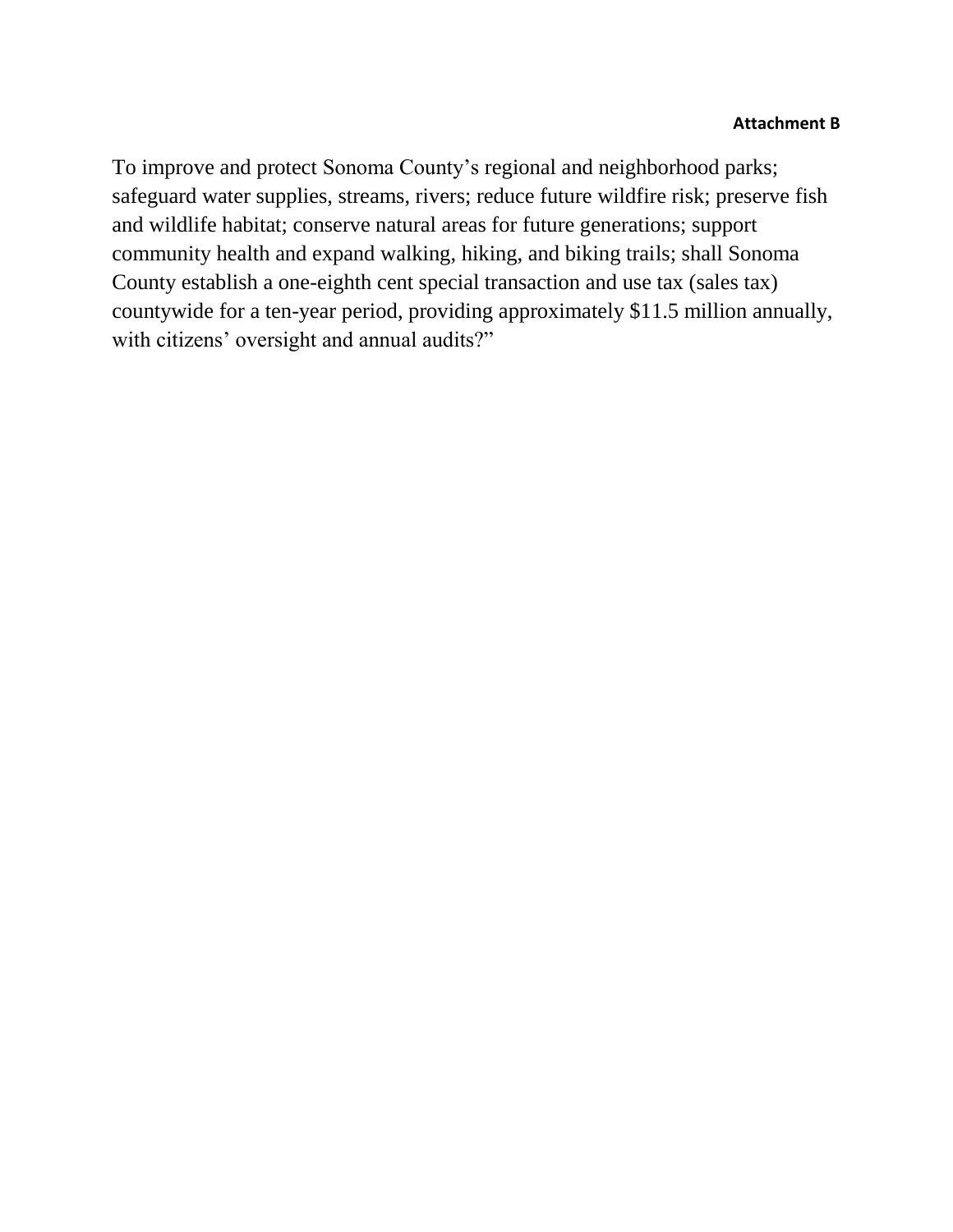#### **ORDINANCE NO. (\_\_\_\_\_\_)**

#### AN ORDINANCE OF THE

#### BOARD OF SUPERVISORS OF THE COUNTY OF SONOMA, STATE OF CALIFORNIA,

#### IMPOSING A TRANSACTIONS AND USE TAX TO BE

#### ADMINISTERED BY THE CALIFORNIA DEPARTMENT OF TAX AND FEE ADMINISTRATION

The Board of Supervisors of the County of Sonoma, State of California, ordains as follows:

Section 1. TITLE. This ordinance shall be known as the Sonoma County Parks Improvement, Water Quality, and Fire Safety Measure Transactions and Use Tax Ordinance. The County of Sonoma, hereinafter shall be called "County." This ordinance shall be applicable in the incorporated and unincorporated territory of the County.

Section 2. OPERATIVE DATE. "Operative Date" means the first day of the first calendar quarter commencing more than 110 days after the adoption of this ordinance, the date of such adoption being as set forth below.

Section 3. PURPOSE. This ordinance is adopted to achieve the following, among other purposes, and directs that the provisions hereof be interpreted in order to accomplish those purposes:

- A. To impose a retail transactions and use tax in accordance with the provisions of Part 1.6 (commencing with Section 7251) of Division 2 of the Revenue and Taxation Code and Section 7285.5 of Part 1.7 of Division 2 which authorizes the County to adopt this tax ordinance which shall be operative if a (2/3) majority of the electors voting on the measure vote to approve the imposition of the tax at an election called for that purpose.
- B. To adopt a retail transactions and use tax ordinance that incorporates provisions identical to those of the Sales and Use Tax Law of the State of California insofar as those provisions are not inconsistent with the requirements and limitations contained in Part 1.6 of Division 2 of the Revenue and Taxation Code.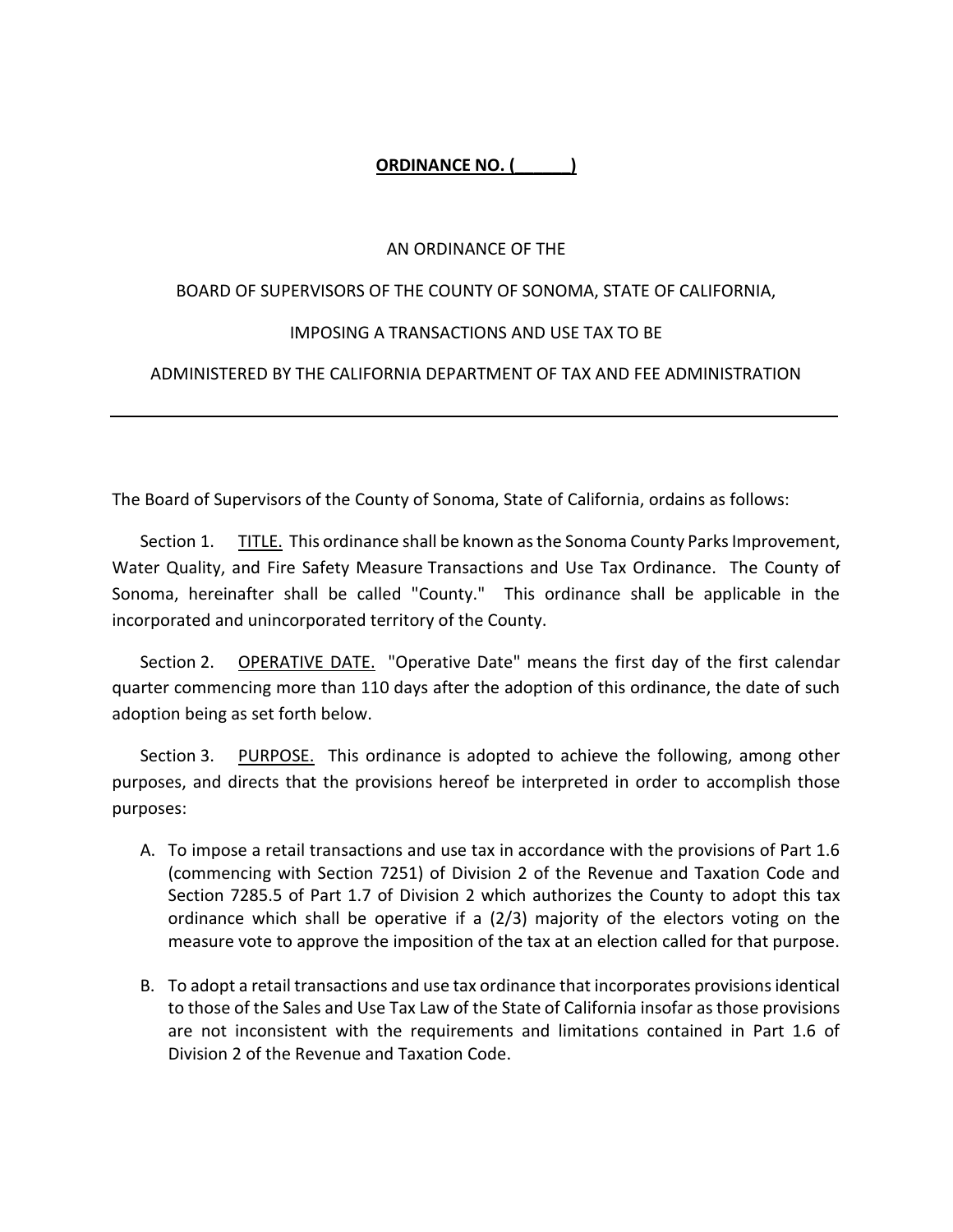- C. To adopt a retail transactions and use tax ordinance that imposes a tax and provides a measure therefor that can be administered and collected by the California Department of Tax and Fee Administration in a manner that adapts itself as fully as practicable to, and requires the least possible deviation from, the existing statutory and administrative procedures followed by the California Department of Tax and Fee Administration in administering and collecting the California State Sales and Use Taxes.
- D. To adopt a retail transactions and use tax ordinance that can be administered in a manner that will be, to the greatest degree possible, consistent with the provisions of Part 1.6 of Division 2 of the Revenue and Taxation Code, minimize the cost of collecting the transactions and use taxes, and at the same time, minimize the burden of record keeping upon persons subject to taxation under the provisions of this ordinance.
- E. To establish a local funding source for Sonoma County Regional and local City Park deferred maintenance, improvement, programs for youth and adults, and wild land fire prevention as set out in detail in the expenditure plan ("Expenditure Plan") adopted as part of this Ordinance.
- F. Park maintenance and improvements are essential to protecting parks, picnic areas, natural areas, water quality, wildlife and fish habitat, hiking and biking trails, sports fields, playgrounds and other recreational opportunities for future generations.
- G. Sonoma County and Cities own thousands of acres of parkland that could be opened and made accessible to the public through this investment, allowing for more hiking, biking and horseback riding trails, picnic areas, campgrounds and athletic facilities for Sonoma residents to visit and enjoy.
- H. The proposed tax would encourage interagency efforts to promote recreation, health, agricultural viability, protection of watersheds, promotion of biodiversity and economic vitality consistent with the County's mission of investing in beautiful, thriving and sustainable communities for all and enriching the quality of life in Sonoma County.
- I. The proposed tax would provide needed funding to enable Sonoma County Regional and City Parks to (i) fund currently unfunded deferred maintenance of existing infrastructure, and (ii) redevelop existing facilities and install new infrastructure that would make Sonoma County Regional / City parks more sustainable in accordance with the attached expenditure plan.

Section 4. CONTRACT WITH STATE. Prior to the operative date, the County shall contract with the California Department of Tax and Fee Administration to perform all functions incident to the administration and operation of this transactions and use tax ordinance; provided, that if the County shall not have contracted with the California Department of Tax and Fee Administration prior to the operative date, it shall nevertheless so contract and in such a case the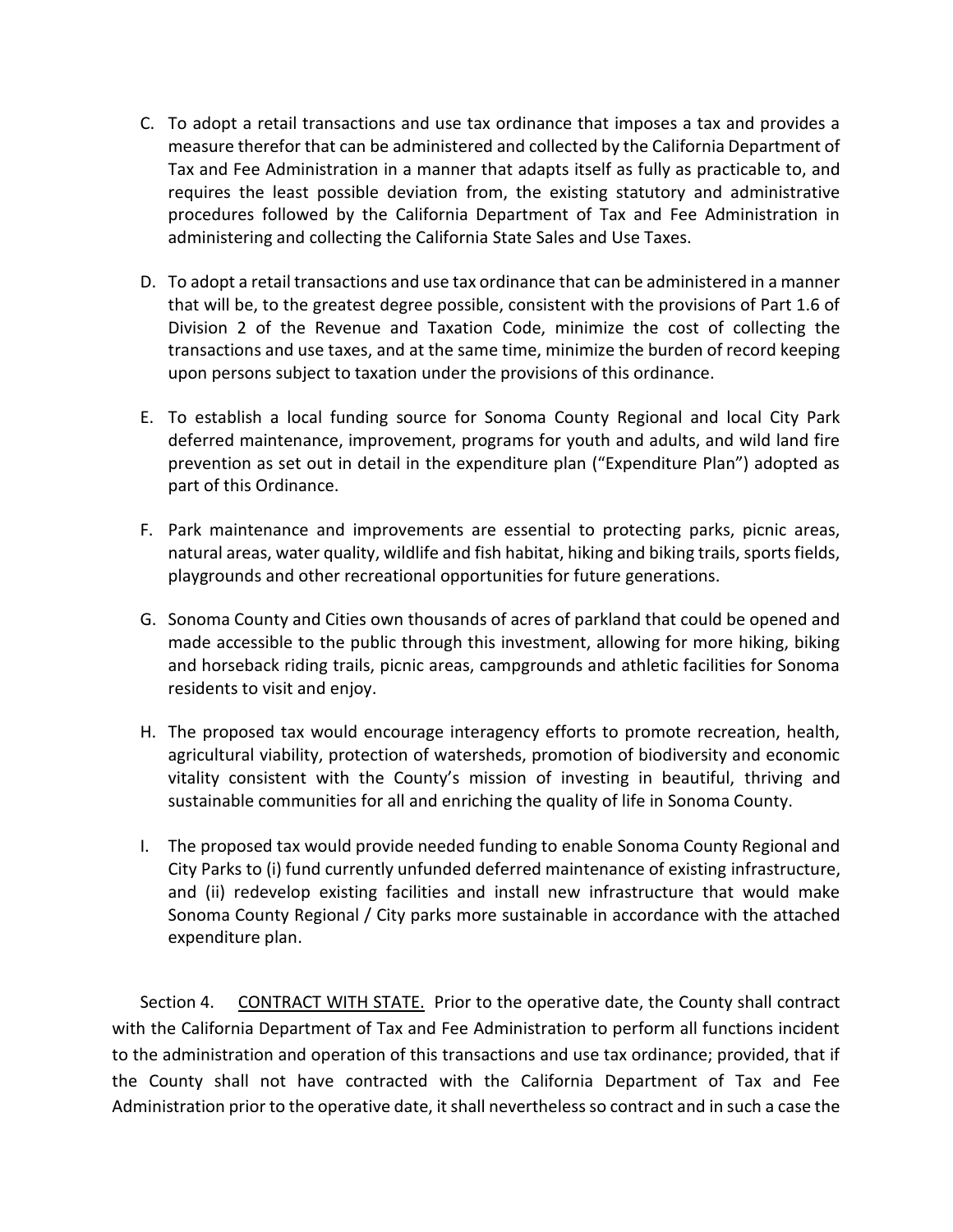operative date shall be the first day of the first calendar quarter following the execution of such a contract.

Section 5. TRANSACTIONS TAX RATE. For the privilege of selling tangible personal property at retail, a tax is hereby imposed upon all retailers in the incorporated and unincorporated territory of the District at the rate of 1/8th% of the gross receipts of any retailer from the sale of all tangible personal property sold at retail in said territory on and after the operative date of this ordinance.

Section 6. PLACE OF SALE. For the purposes of this ordinance, all retail sales are consummated at the place of business of the retailer unless the tangible personal property sold is delivered by the retailer or their agent to an out-of-state destination or to a common carrier for delivery to an out-of-state destination. The gross receipts from such sales shall include delivery charges, when such charges are subject to the state sales and use tax, regardless of the place to which delivery is made. In the event a retailer has no permanent place of business in the State or has more than one place of business, the place or places at which the retail sales are consummated shall be determined under rules and regulations to be prescribed and adopted by the California Department of Tax and Fee Administration.

Section 7. USE TAX RATE. An excise tax is hereby imposed on the storage, use or other consumption in the District of tangible personal property purchased from any retailer on and after the operative date of this ordinance for storage, use or other consumption in said territory at the rate of 1/8th % of the sales price of the property. The sales price shall include delivery charges when such charges are subject to state sales or use tax regardless of the place to which delivery is made.

Section 8. ADOPTION OF PROVISIONS OF STATE LAW. Except as otherwise provided in this ordinance and except insofar as they are inconsistent with the provisions of Part 1.6 of Division 2 of the Revenue and Taxation Code, all of the provisions of Part 1 (commencing with Section 6001) of Division 2 of the Revenue and Taxation Code are hereby adopted and made a part of this ordinance as though fully set forth herein.

Section 9. LIMITATIONS ON ADOPTION OF STATE LAW AND COLLECTION OF USE TAXES. In adopting the provisions of Part 1 of Division 2 of the Revenue and Taxation Code:

A. Wherever the State of California is named or referred to as the taxing agency, the name of this County shall be substituted therefor. However, the substitution shall not be made when: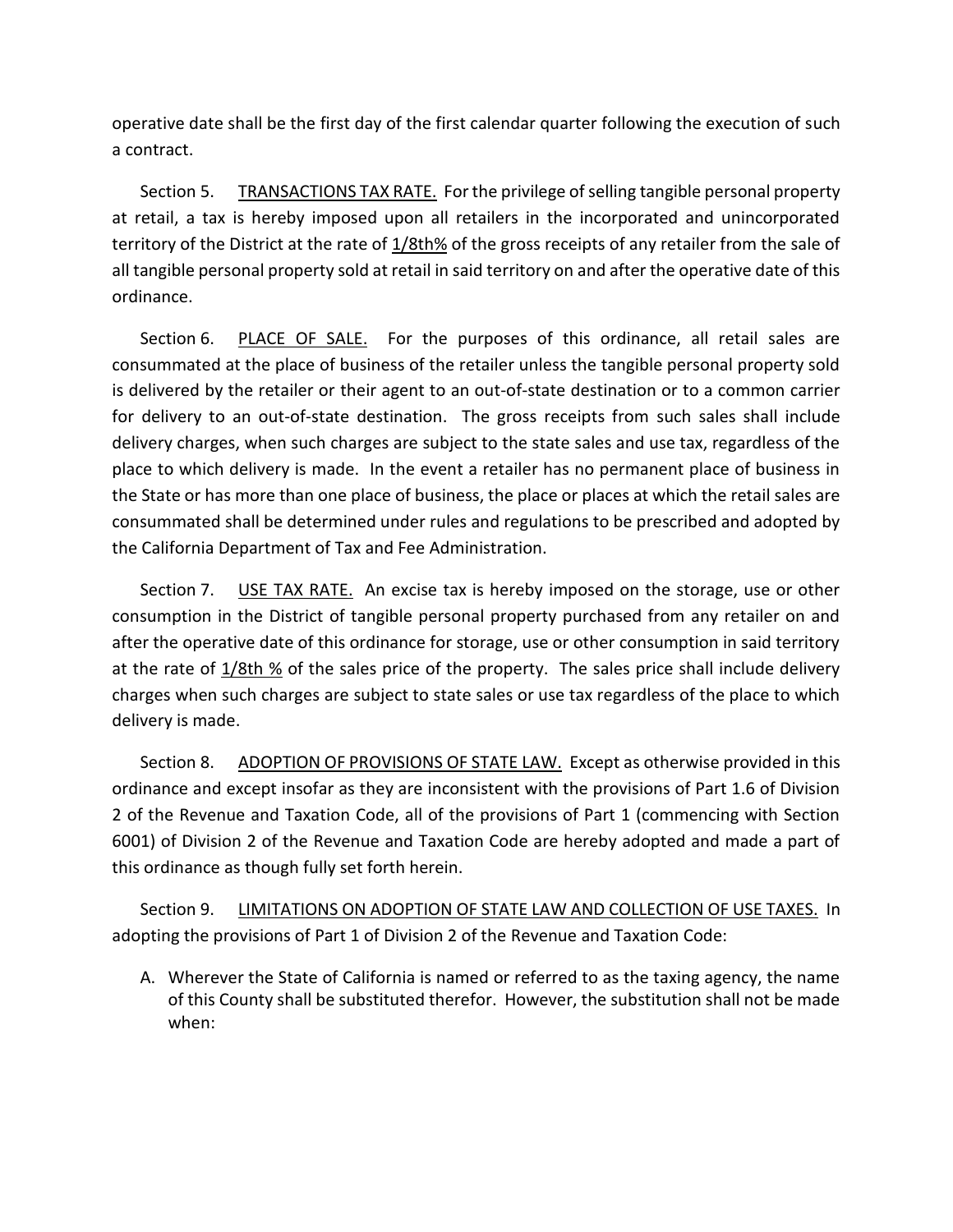- 1. The word "State" is used as a part of the title of the State Controller, State Treasurer, California Department of Tax and Fee Administration, State Treasury, or the Constitution of the State of California;
- 2. The result of that substitution would require action to be taken by or against this County or any agency, officer, or employee thereof rather than by or against the California Department of Tax and Fee Administration, in performing the functions incident to the administration or operation of this Ordinance.
- 3. In those sections, including, but not necessarily limited to sections referring to the exterior boundaries of the State of California, where the result of the substitution would be to:
	- a. Provide an exemption from this tax with respect to certain sales, storage, use or other consumption of tangible personal property which would not otherwise be exempt from this tax while such sales, storage, use or other consumption remain subject to tax by the State under the provisions of Part 1 of Division 2 of the Revenue and Taxation Code, or;
	- b. Impose this tax with respect to certain sales, storage, use or other consumption of tangible personal property which would not be subject to tax by the state under the said provision of that code.
- 4. In Sections 6701, 6702 (except in the last sentence thereof), 6711, 6715, 6737, 6797 or 6828 of the Revenue and Taxation Code.
- B. The word "District" shall be substituted for the word "State" in the phrase "retailer engaged in business in this State" in Section 6203 and in the definition of that phrase in Section 6203.

Section 10. PERMIT NOT REQUIRED. If a seller's permit has been issued to a retailer under Section 6067 of the Revenue and Taxation Code, an additional transactor's permit shall not be required by this ordinance.

## Section 11. EXEMPTIONS AND EXCLUSIONS.

- A. There shall be excluded from the measure of the transactions tax and the use tax the amount of any sales tax or use tax imposed by the State of California or by any city, city and county, or county pursuant to the Bradley-Burns Uniform Local Sales and Use Tax Law or the amount of any state-administered transactions or use tax.
- B. There are exempted from the computation of the amount of transactions tax the gross receipts from: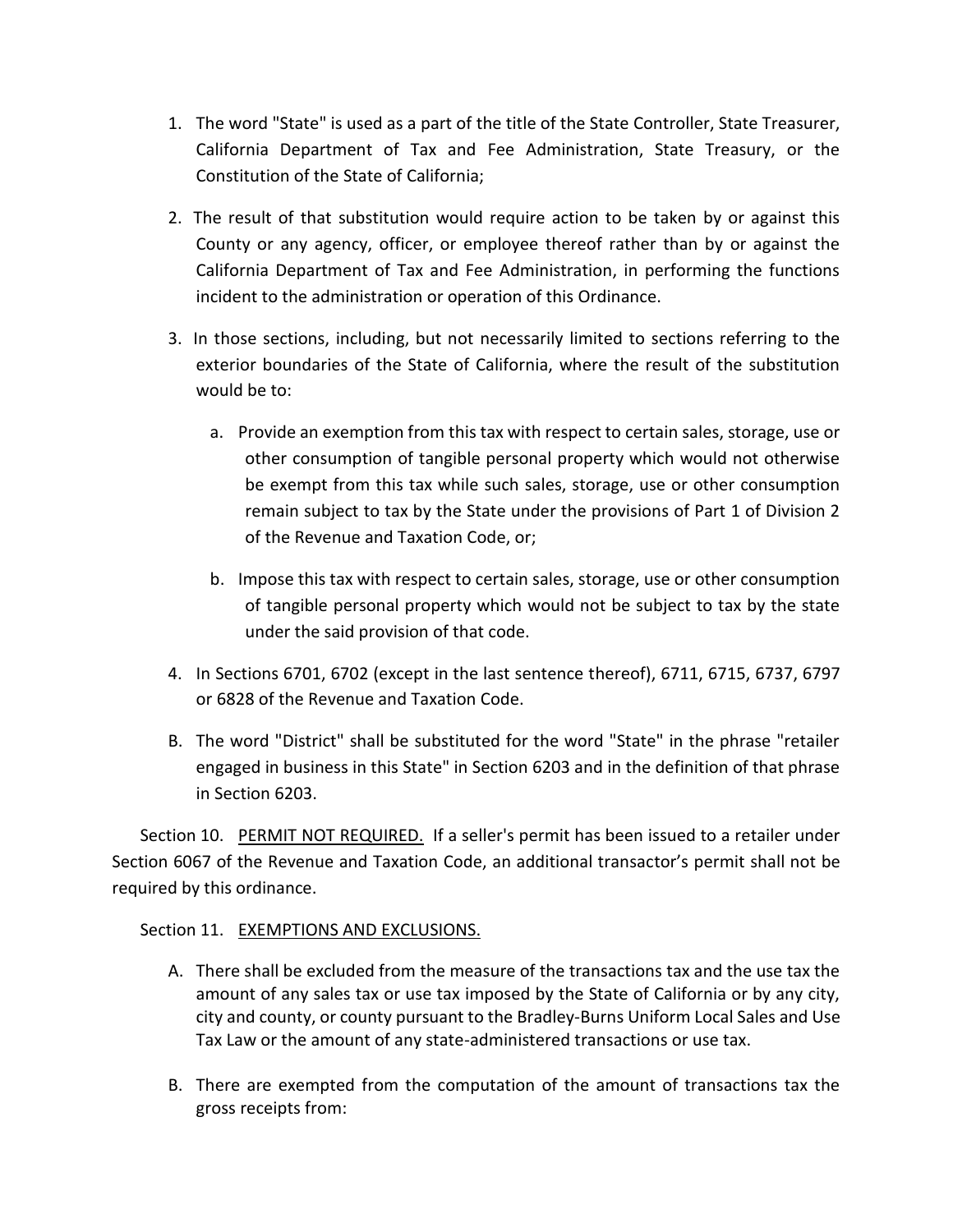- 1. Sales of tangible personal property, other than fuel or petroleum products, to operators of aircraft to be used or consumed principally outside the County in which the sale is made and directly and exclusively in the use of such aircraft as common carriers of persons or property under the authority of the laws of this State, the United States, or any foreign government.
- 2. Sales of property to be used outside the District which is shipped to a point outside the District, pursuant to the contract of sale, by delivery to such point by the retailer or his agent, or by delivery by the retailer to a carrier for shipment to a consignee at such point. For the purposes of this paragraph, delivery to a point outside the District shall be satisfied:
	- a. With respect to vehicles (other than commercial vehicles) subject to registration pursuant to Chapter 1 (commencing with Section 4000) of Division 3 of the Vehicle Code, aircraft licensed in compliance with Section 21411 of the Public Utilities Code, and undocumented vessels registered under Division 3.5 (commencing with Section 9840) of the Vehicle Code by registration to an out-of-District address and by a declaration under penalty of perjury, signed by the buyer, stating that such address is, in fact, his or her principal place of residence; and
	- b. With respect to commercial vehicles, by registration to a place of business out-of-District and declaration under penalty of perjury, signed by the buyer, that the vehicle will be operated from that address.
- 3. The sale of tangible personal property if the seller is obligated to furnish the property for a fixed price pursuant to a contract entered into prior to the operative date of this ordinance.
- 4. A lease of tangible personal property which is a continuing sale of such property, for any period of time for which the lessor is obligated to lease the property for an amount fixed by the lease prior to the operative date of this ordinance.
- 5. For the purposes of sub-paragraphs (3) and (4) of this section, the sale or lease of tangible personal property shall be deemed not to be obligated pursuant to a contract or lease for any period of time for which any party to the contract or lease has the unconditional right to terminate the contract or lease upon notice, whether or not such right is exercised.
- C. There are exempted from the use tax imposed by this ordinance, the storage, use or other consumption in this District of tangible personal property: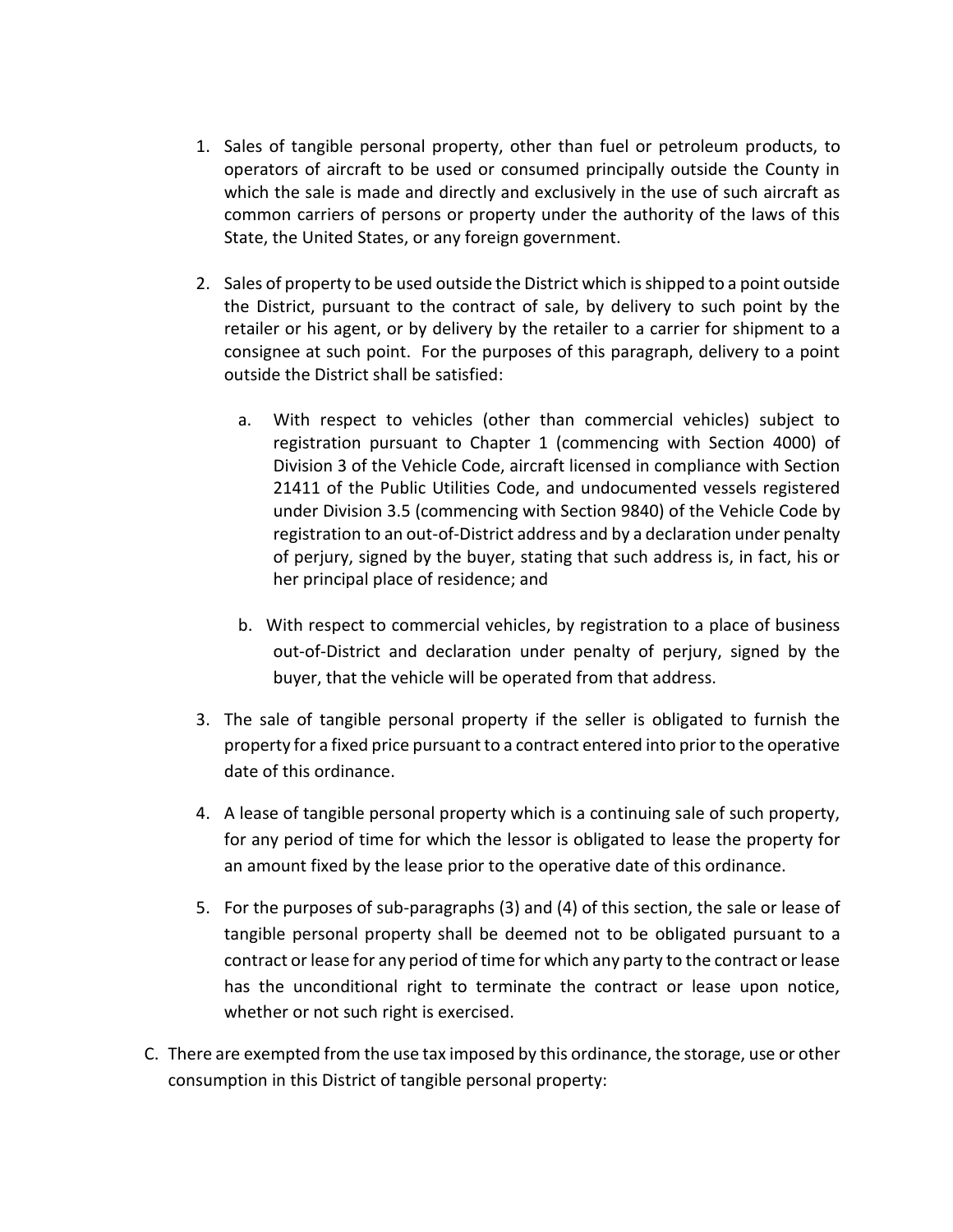- 1. The gross receipts from the sale of which have been subject to a transactions tax under any state-administered transactions and use tax ordinance.
- 2. Other than fuel or petroleum products purchased by operators of aircraft and used or consumed by such operators directly and exclusively in the use of such aircraft as common carriers of persons or property for hire or compensation under a certificate of public convenience and necessity issued pursuant to the laws of this State, the United States, or any foreign government. This exemption is in addition to the exemptions provided in Sections 6366 and 6366.1 of the Revenue and Taxation Code of the State of California.
- 3. If the purchaser is obligated to purchase the property for a fixed price pursuant to a contract entered into prior to the operative date of this ordinance.
- 4. If the possession of, or the exercise of any right or power over, the tangible personal property arises under a lease which is a continuing purchase of such property for any period of time for which the lessee is obligated to lease the property for an amount fixed by a lease prior to the operative date of this ordinance.
- 5. For the purposes of subparagraphs (3) and (4) of this section, storage, use, or other consumption, or possession of, or exercise of any right or power over, tangible personal property shall be deemed not to be obligated pursuant to a contract or lease for any period of time for which any party to the contract or lease has the unconditional right to terminate the contract or lease upon notice, whether or not such right is exercised.
- 6. Except as provided in subparagraph (7), a retailer engaged in business in the District shall not be required to collect use tax from the purchaser of tangible personal property, unless the retailer ships or delivers the property into the District or participates within the District in making the sale of the property, including, but not limited to, soliciting or receiving the order, either directly or indirectly, at a place of business of the retailer in the district or through any representative, agent, canvasser, solicitor, subsidiary, or person in the District under the authority of the retailer.
- 7. "A retailer engaged in business in the District" shall also include any retailer of any of the following: vehicles subject to registration pursuant to Chapter 1 (commencing with Section 4000) of Division 3 of the Vehicle Code, aircraft licensed in compliance with Section 21411 of the Public Utilities Code, or undocumented vessels registered under Division 3.5 (commencing with Section 9840) of the Vehicle Code. That retailer shall be required to collect use tax from any purchaser who registers or licenses the vehicle, vessel, or aircraft at an address in the District.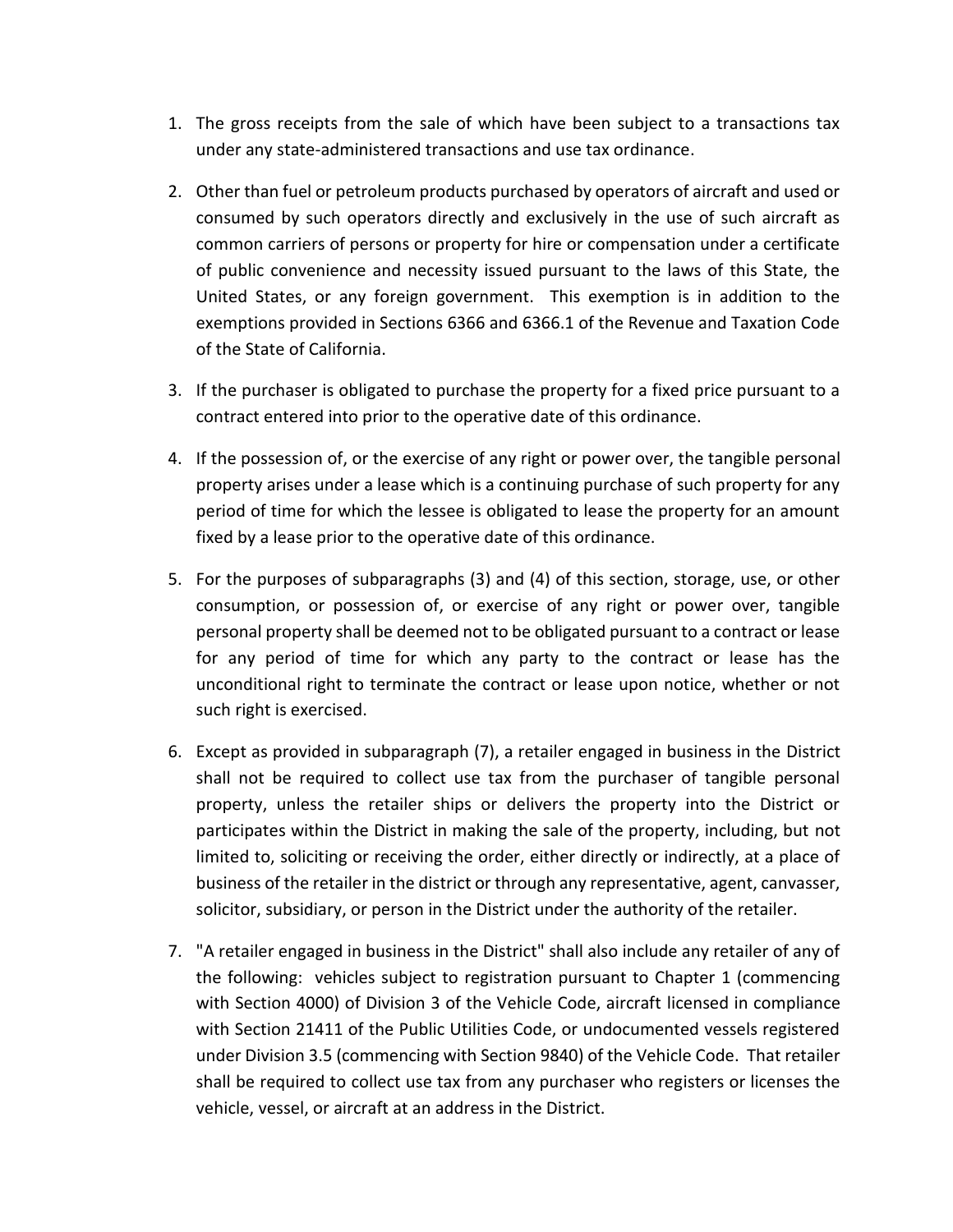D. Any person subject to use tax under this ordinance may credit against that tax any transactions tax or reimbursement for transactions tax paid to a district imposing, or retailer liable for a transactions tax pursuant to Part 1.6 of Division 2 of the Revenue and Taxation Code with respect to the sale to the person of the property the storage, use or other consumption of which is subject to the use tax.

Section 12. AMENDMENTS. All amendments subsequent to the effective date of this ordinance to Part 1 of Division 2 of the Revenue and Taxation Code relating to sales and use taxes and which are not inconsistent with Part 1.6 and Part 1.7 of Division 2 of the Revenue and Taxation Code, and all amendments to Part 1.6 and Part 1.7 of Division 2 of the Revenue and Taxation Code, shall automatically become a part of this ordinance, provided however, that no such amendment shall operate so as to affect the rate of tax imposed by this ordinance.

Section 13. ENJOINING COLLECTION FORBIDDEN. No injunction or writ of mandate or other legal or equitable process shall issue in any suit, action or proceeding in any court against the State or the County, or against any officer of the State or the County, to prevent or enjoin the collection under this ordinance, or Part 1.6 of Division 2 of the Revenue and Taxation Code, of any tax or any amount of tax required to be collected.

Section 14. SEVERABILITY. If any provision of this ordinance or the application thereof to any person or circumstance is held invalid, the remainder of the ordinance and the application of such provision to other persons or circumstances shall not be affected thereby.

Section 15. EFFECTIVE DATE. This ordinance relates to the levying and collecting of the District transactions and use taxes and shall take effect immediately.

Section 16. TERMINATION DATE. The authority to levy the tax imposed by this ordinance shall expire March, 31, 2029.

Section 17. **ELECTION COSTS**. Payment for the costs of the election shall be the responsibility of the County. If the election is successful, the County shall be reimbursed for the cost of the election from the proceeds of the tax.

Section 18. CALIFORNIA DEPARTMENT OF TAX AND FEE ADMINISTRATION COSTS. Payment for the costs of contracting with the California Department of Tax and Fee Administration for administration of the tax shall be the responsibility of the County. If the election is successful, the County shall be reimbursed for any fee charged by the California Department of Tax and Fee Administration from the proceeds of the tax.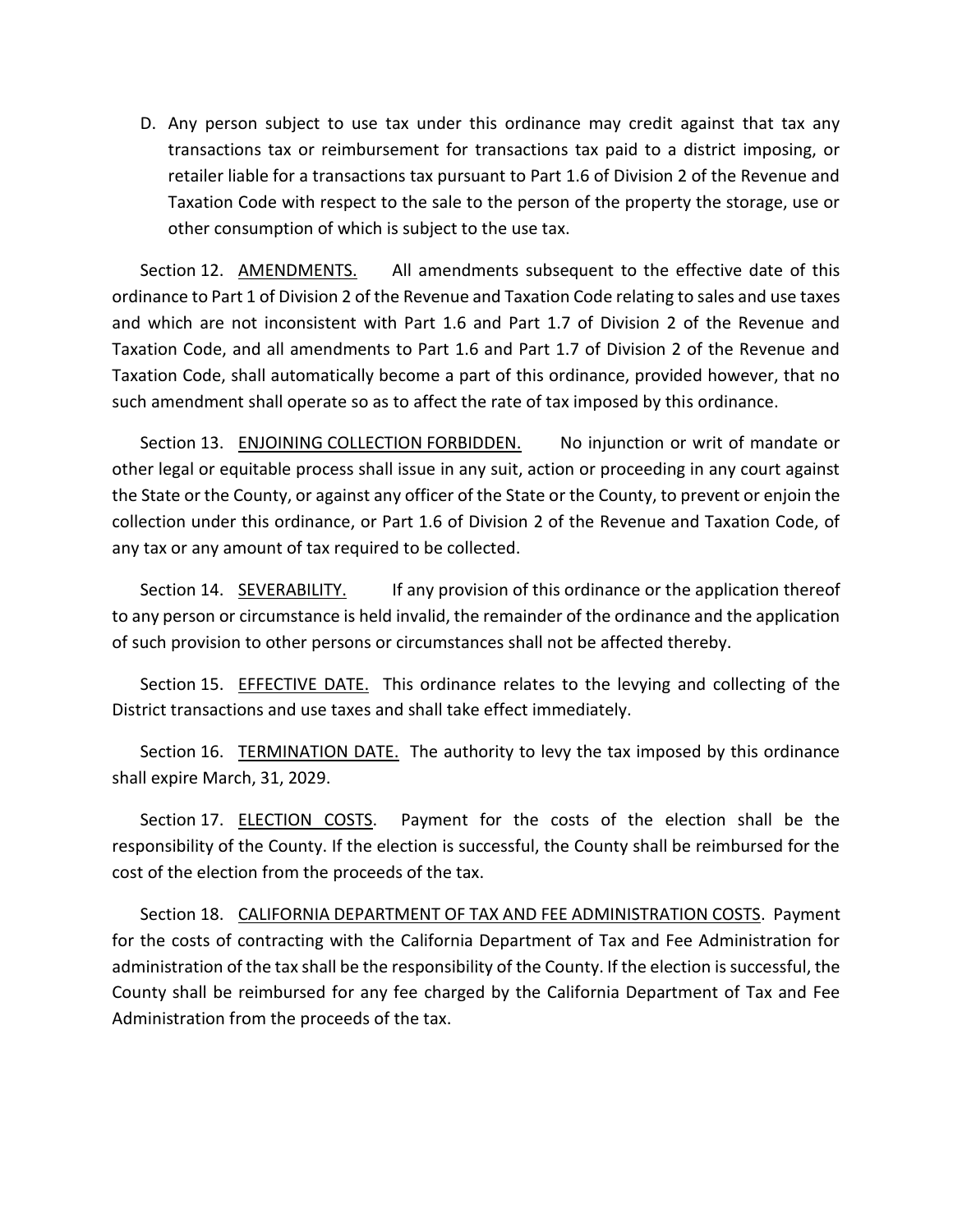Section 19. INCREASE OF THE APPROPRIATIONS LIMIT. The appropriations limit of the County shall be increased by the amount of revenue anticipated to be collected by the County from the transactions and use tax to allow spending of the tax for the period allowed by law.

Section 20. ADOPTION OF THE EXPENDITURE PLAN. The Board hereby adopts the attached Expenditure Plan, which is incorporated into this Ordinance by reference.

Section 21.INDEPENDENT CITIZENS' OVERSIGHT COMMITTEE AND ANNUAL AUDIT. As further defined in Expenditure Plan (Exhibit A) the Board of Supervisors shall establish a citizens' oversight committee to provide transparency and ensure fiscal accountability.

Section 22. COMPLIANCE WITH CALIFORNIA ENVIRONMENTAL QUALITY ACT (CEQA). Pursuant to the State CEQA Guidelines section 15378(b)(4), adoption of this Ordinance and Expenditure Plan is not a "project" subject to the requirements of CEQA. Prior to the commencement of any project included in the Expenditure Plan, any necessary environmental review required by CEQA shall be completed. Estimated costs in the Expenditure Plan include the cost of such environmental review.

#### **PASSED AND ADOPTED**

In regular session of the Board of Supervisors of the County of Sonoma introduced on the 10th day of July, 2018, and finally passed and adopted this 7th day of August, 2018, on regular roll call of the members of said Board by the following vote:

#### **SUPERVISORS:**

Gorin: Rabbitt: Zane: Hopkins: Gore:

Ayes: Noes: Absent: Abstain:

**WHEREUPON,** the Chair declared the above and foregoing ordinance duly adopted and

## **SO ORDERED.**

Chair, Board of Supervisors County of Sonoma

\_\_\_\_\_\_\_\_\_\_\_\_\_\_\_\_\_\_\_\_\_\_\_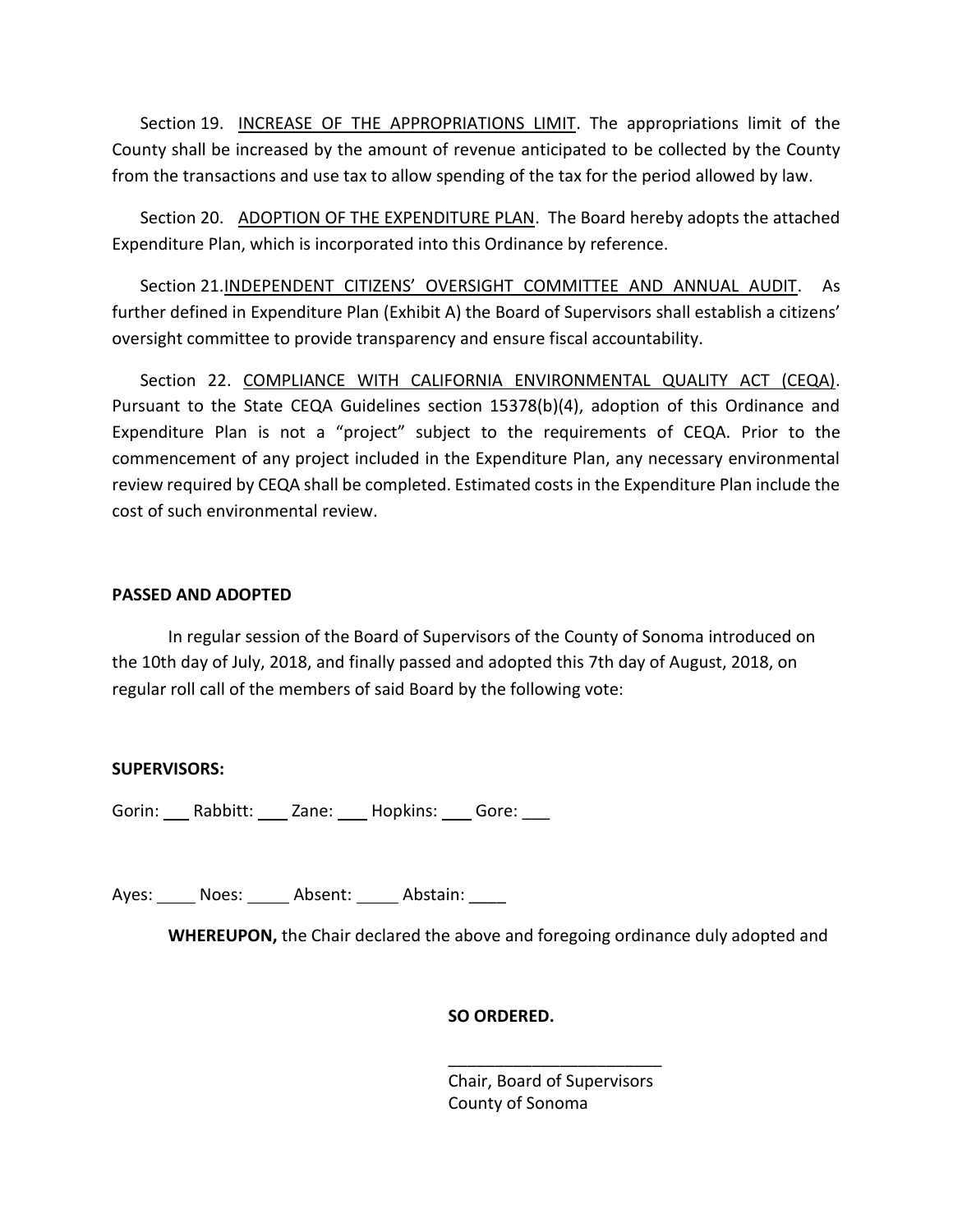ATTEST:

Sheryl Bratton, County Clerk and Clerk of the Board of Supervisor

\_\_\_\_\_\_\_\_\_\_\_\_\_\_\_\_\_\_\_\_\_\_\_\_\_\_\_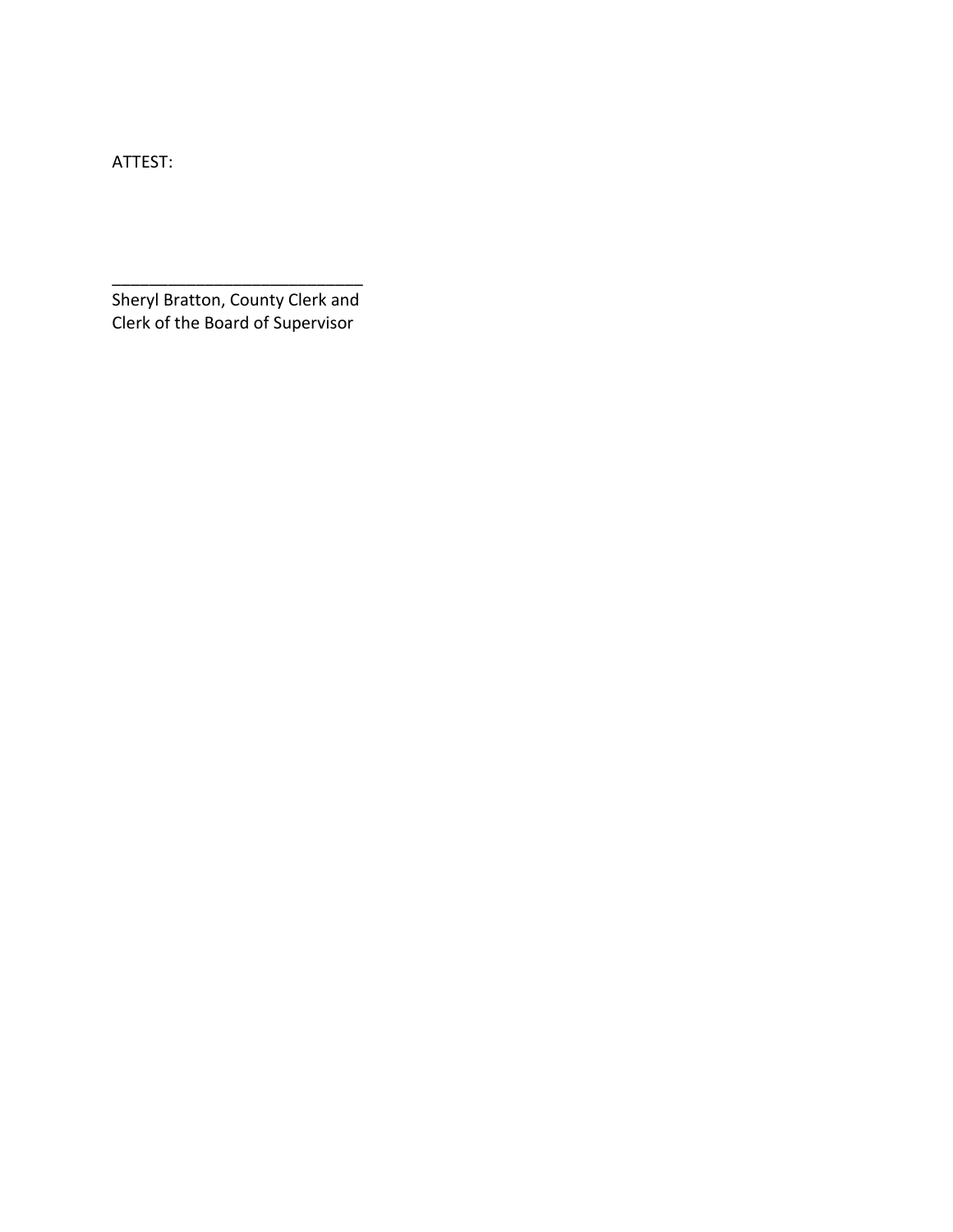# **EXPENDITURE PLAN**

**SONOMA COUNTY PARKS IMPROVEMENT, WATER QUALITY AND FIRE SAFETY MEASURE** The expenditure plan for Sonoma County Parks Improvement, Water Quality, and Fire Safety Measure ("Expenditure Plan") provides for investment into four program categories. Each program category will receive a percentage share of sales tax revenues, currently estimated at \$115 million (in 2018 dollars) over a 10-year period.

#### **Project Descriptions**

The Expenditure Plan has four program categories that include specific program areas. The Expenditure Plan calls for a specific percentage of revenue to be allocated to each of the categories and the funding then distributed to the proposed list of program areas.

Cost for the items listed under each expenditure category includes support cost for accounting, planning, reservations and marketing, project management and audits.

The list below does not reflect priority order.

| <b>SUPPORT FOR LOCAL CITY PARKS AND RECREATION NEEDS - 33.3%</b><br>1.                        | \$38,300,000 |
|-----------------------------------------------------------------------------------------------|--------------|
| Maintain parks and recreation facilities to ensure safe, clean, accessible visitor            |              |
| experiences                                                                                   |              |
| Improve and develop athletic fields, playgrounds, restrooms, picnic areas and visitor         |              |
| amenities                                                                                     |              |
| Create and expand parks, trails, bikeways, public art, and recreation & historical facilities |              |
| Plan and develop bike paths and trails with connections to schools, community spaces          |              |
| and regional trails                                                                           |              |
| Provide recreation, education and health programs for the community                           |              |
| Decrease future fire risks, fuel loads and invasive plants on city owned open space parks     |              |
| Improve trails along waterways and riparian areas to benefit fish, wildlife habitat and       |              |
| water quality                                                                                 |              |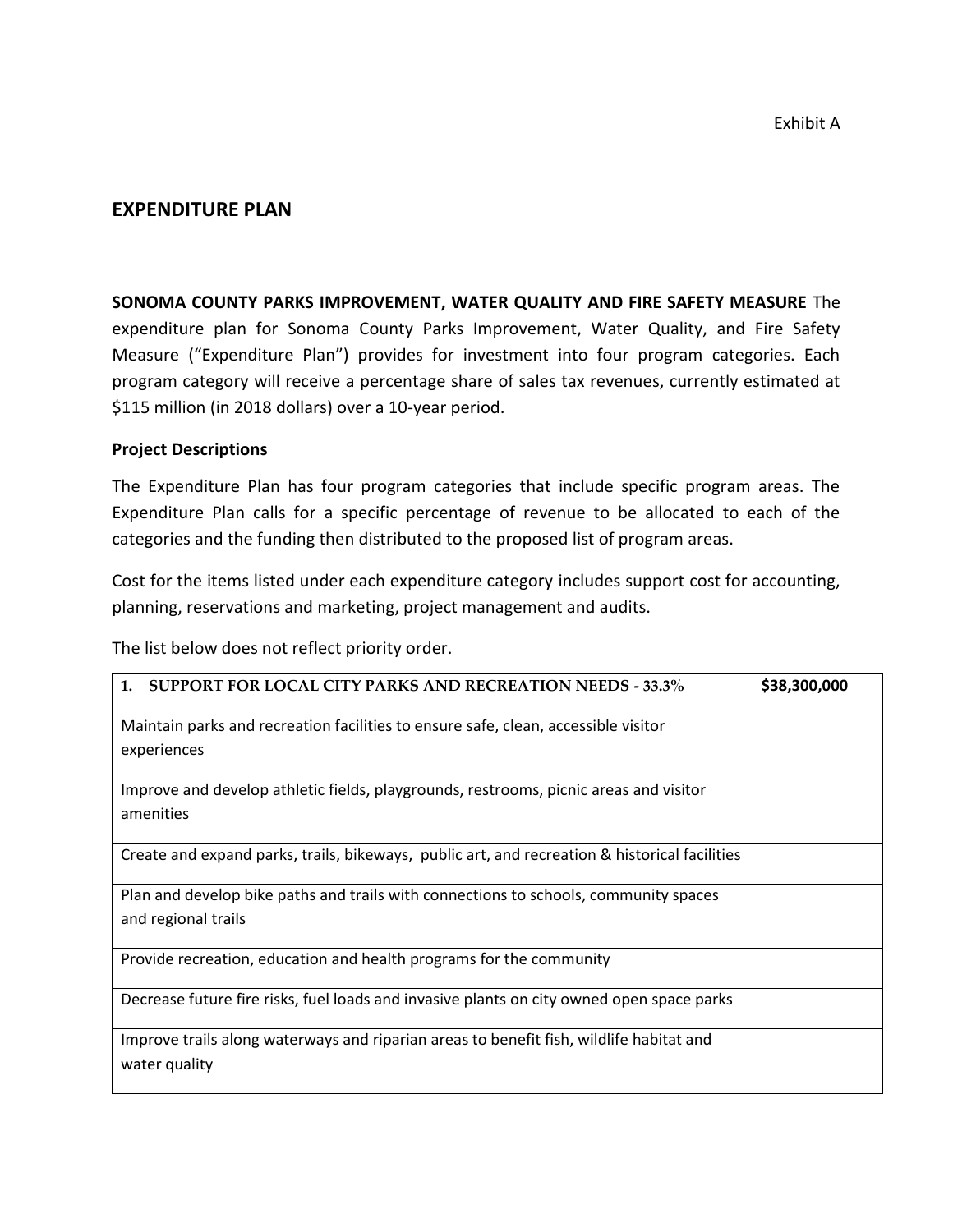| 2.<br>INVEST IN MAINTENANCE, SAFETY AND RECREATION SERVICES IN SONOMA COUNTY<br><b>REGIONAL PARKS, TRAILS AND OPEN SPACE PRESERVES - 25%</b> | \$28,750,000 |
|----------------------------------------------------------------------------------------------------------------------------------------------|--------------|
| Complete deferred maintenance in parks, trails, parking areas and restrooms                                                                  |              |
| Improve ongoing maintenance of parks, trails, signs, parking areas, fences and buildings                                                     |              |
| Provide recreation, education and health programs                                                                                            |              |
| Build and update playgrounds and natural play areas                                                                                          |              |
| Improve sports fields and active recreation parks                                                                                            |              |
| Improve and expand permanent restrooms, picnic areas, and visitor centers                                                                    |              |
| Provide environmental and cultural education at visitor centers and community sites                                                          |              |
| Complete trails and amenities in existing open space parks                                                                                   |              |

| 3.<br><b>IMPROVE ACCESS TO SONOMA COUNTY REGIONAL PARKS, TRAILS AND OPEN SPACE</b><br>PRESERVES - 23.4%            | \$26,840,000 |
|--------------------------------------------------------------------------------------------------------------------|--------------|
| Operate and maintain parks to ensure safe, clean, accessible visitor experiences                                   |              |
| Repair and expand regional trails, including Class 1 bike paths                                                    |              |
| Enhance access to Sonoma Coast, including expansion of coastal trails                                              |              |
| Improve and expand access to Russian River and Petaluma River                                                      |              |
| Provide outdoor education and recreation programs for underserved children, families<br>and seniors                |              |
| Update park signs, maps and visitor information                                                                    |              |
| Plan, develop, operate and maintain new open space parks                                                           |              |
| Support expansion of Bay Area Ridge and San Francisco Bay Trails in Sonoma County                                  |              |
| 4.<br>PROTECT NATURAL RESOURCES IN SONOMA COUNTY REGIONAL PARKS, TRAILS AND OPEN<br><b>SPACE PRESERVES - 18.3%</b> | \$21,110,000 |
| Decrease future fire risks, fuel loads and invasive plants                                                         |              |
| Improve waterways and riparian areas to benefit fish, wildlife habitat and water quality                           |              |
| Monitor and manage soil, vegetation and wildlife conditions                                                        |              |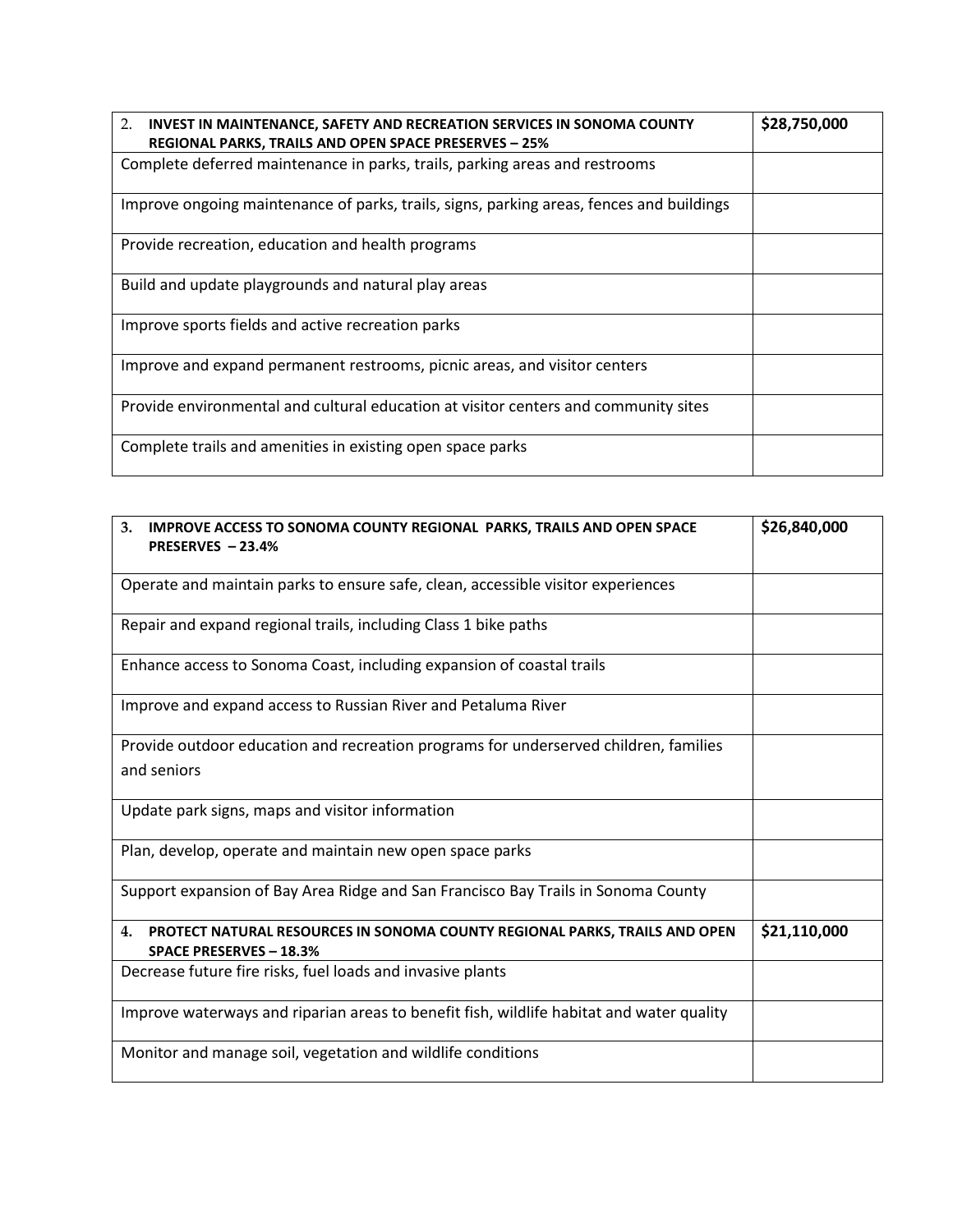| Develop and implement natural resource management plans                                           |                |
|---------------------------------------------------------------------------------------------------|----------------|
| Enhance grazing to improve fire safety and biodiversity                                           |                |
| Protect and interpret natural and cultural resources through educational programs and<br>services |                |
| <b>TOTAL EXPENDITURE PLAN COST OVER 10 YEARS</b>                                                  | *\$115,000,000 |
| 10 YR Measure $-1/3$ <sup>rd</sup> to City Parks and Recreation Needs                             | \$38,300,000   |
| 10 YR Measure - 2/3rds to Regional Parks                                                          | \$76,700,000   |
| *Assumes \$11.5 million per year                                                                  |                |

## **Oversight and Administration**

The implementation of the Sonoma County Parks Improvement, Water Quality, and Fire Safety Measure will be the responsibility of the Sonoma County Regional Parks Department (SCRPD). The SCRPD Director reports to the Sonoma County Board of Supervisors.

# **Independent Citizens' Oversight Committee and Annual Audit**

The Board of Supervisors shall establish a citizens' oversight committee to provide transparency and ensure fiscal accountability. The committee shall review the receipt and expenditures of the revenue from the transactions and use tax, including the County's annual independent audit. The committee's review shall be completed in conjunction with the County's budget process. The committee shall produce an annual oral or written report on its review which shall be considered by the Board at a public meeting. The committee may provide budget recommendations to the Board and City Councils regarding expenditures from the transactions and use tax. Any written report shall be a public record. The Board shall adopt a resolution regarding the appointment of seven committee members, and any additional duties of the committee. A minimum of two of Committee members will be selected from list of names submitted by the Mayors of Sonoma County Cities, provided such suggested names are submitted. In the absence of one or both names from City Mayors the Sonoma County Parks Advisory Commission Chair and Vice Chair will serve on the Oversight Committee. Each Board of Supervisor Member will appoint one person to serve on the Citizen's Oversight Committee. Committee members will serve a three year term and are eligible to be reappointed to one additional three year term.

The funds collected from the transactions and use tax ordinance shall be accounted for and tracked by the County Auditor-Controller Treasurer-Tax Collector in four separate funds to facilitate citizen oversight.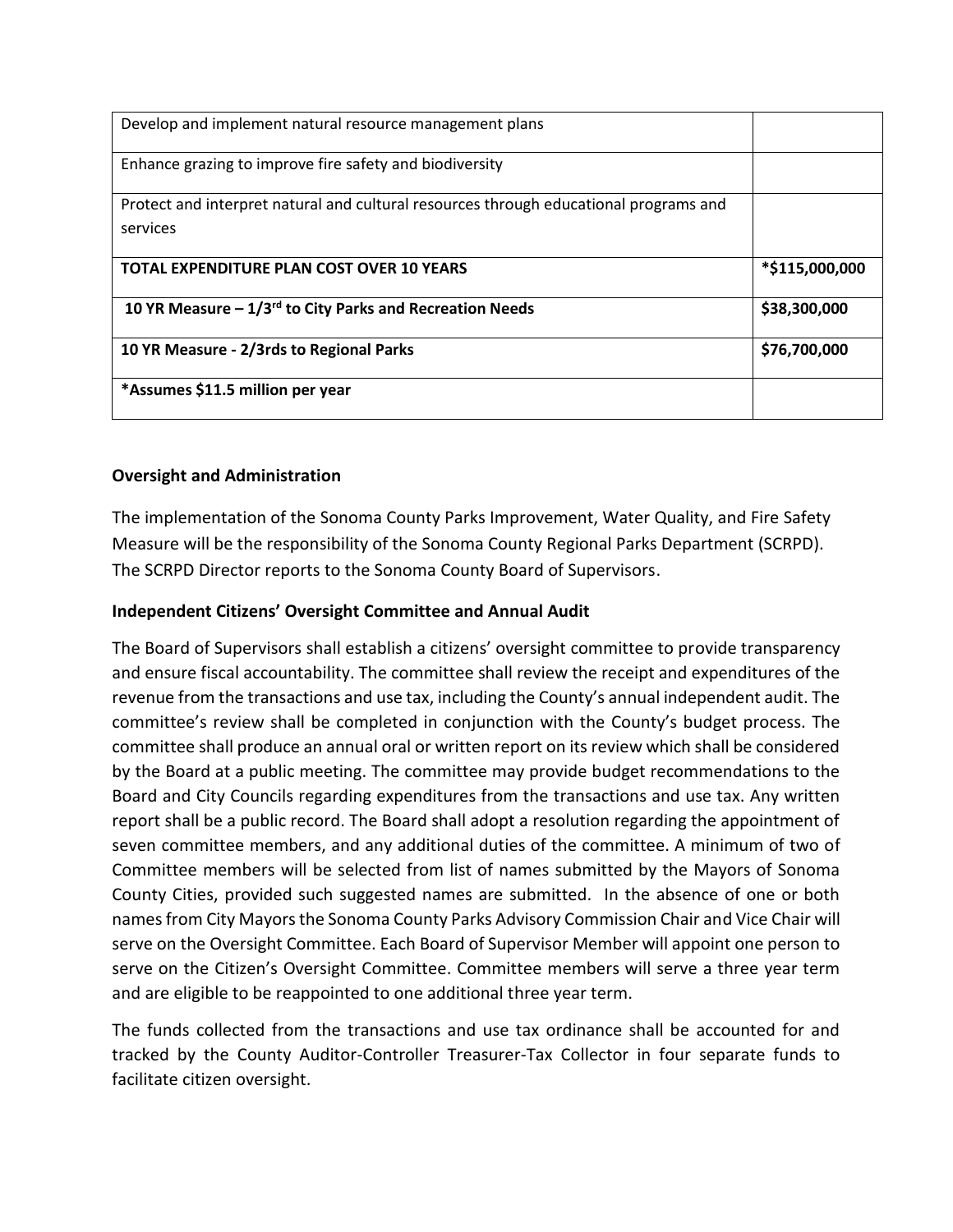The amount generated by this revenue source and how it was used shall be included in the annual audit of the County's financial operations by an independent certified public accountant, which the committee shall review.

To preserve the integrity and independence of the oversight process, the committee's responsibilities shall not include decision-making on spending priorities, financing plans or tax rate projections or assumptions and the committee shall have no authority to direct, nor shall it direct, County or City staff or officials.

## **Annual Report**

An annual Sonoma County Parks Improvement, Water Quality, and Fire Safety Measure Transactions and Use Tax Ordinance Report shall be prepared by the SCRPD and each city no later than the last day of the sixth month following the end of each fiscal year. The Report shall be submitted to the Citizens' Oversight Committee for review. The Committee will submit their findings and conclusions to the County Board of Supervisors and City Councils. The Report will also be made available to the public. The Annual Report shall detail the prior fiscal year's activities related to the retail transactions and use tax. The Report shall include revenues generated by the Transactions and Use Tax, expenditures (in summary form), funds carried over from previous fiscal years, and any remaining funds to be carried over for expenditure in subsequent fiscal years. The report may also include any future expenditures/projects that the entity is considering and for which they are seeking confirmation of eligibility for use of the proceeds from this Parks measure.

## **California Department of Tax and Fee Administration Costs**.

Payment for the costs of contracting with the California Department of Tax and Fee Administration for administration of the tax shall be the responsibility of the County. If the election is successful, the County shall be reimbursed for any fee charged by the California Department of Tax and Fee Administration from the proceeds of the tax.-

#### **Election and Administration Costs**

Payment for the costs of the election shall be the responsibility of the County. If the election is successful, the County shall be reimbursed for the cost of the election from the proceeds of the tax. The annual administrative cost borne by the County's Auditor staff and the California Department of Tax and Fee Administration will be deducted from the annual proceeds from 1/8% sales tax before distribution to the cities and the County park department.

## **Allocation of Transaction Tax Proceeds**

The net proceeds from the  $1/8<sup>th</sup>$ % tax after deduction for California Department of Tax and Fee Administration and the County Auditor-Controller, Treasurer, Tax Collector cost for the administration of the tax shall be distributed as follows: 33.3% of proceeds from the 1/8th